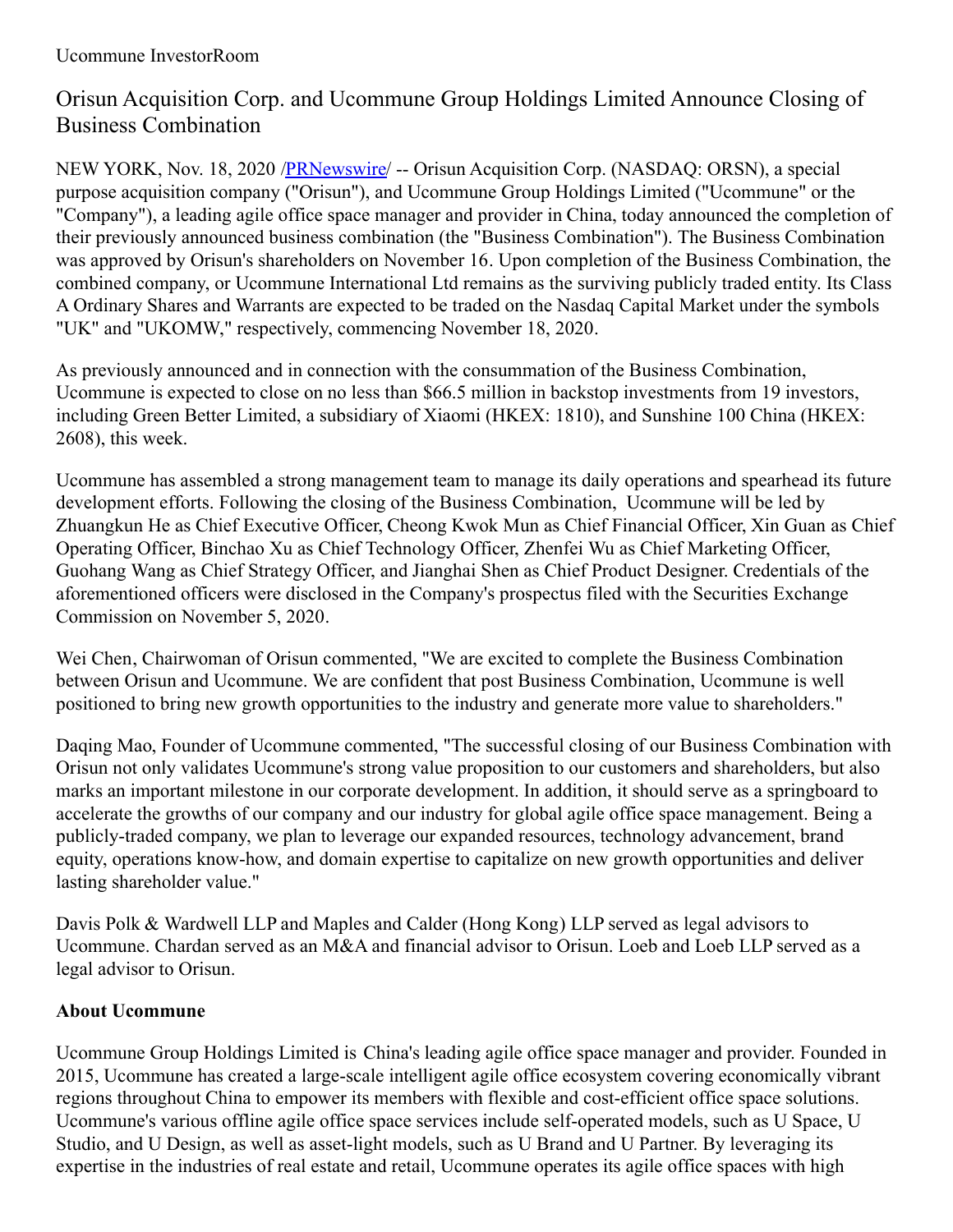efficiency and engages in the urban transformation of older and under-utilized buildings to redefine commercial real estate in China.

## **About Orisun Acquisition Corp.**

Orisun Acquisition Corp. was incorporated in the State of Delaware as a blank check company for the purpose of entering into a merger, share exchange, asset acquisition, share purchase, recapitalization, reorganization or similar Business Combination with one or more businesses or entities.

### **Forward-Looking Statements**

This press release contains, and certain oral statements made by representatives of Orisun, Ucommune, and their respective affiliates, from time to time may contain, "forward-looking statements" within the meaning of the "safe harbor" provisions of the Private Securities Litigation Reform Act of 1995. Orisun's and Ucommune's actual results may differ from their expectations, estimates and projections and consequently, you should not rely on these forward-looking statements as predictions of future events. Words such as "expect," "estimate," "project," "budget," "forecast," "anticipate," "intend," "plan," "may," "will," "could," "should," "believes," "predicts," "potential," "might" and "continues," and similar expressions are intended to identify such forward-looking statements. These forward-looking statements include, without limitation, Orisun's and Ucommune's expectations with respect to future performance and anticipated financial impacts of the Business Combination, anticipated initial enterprise value and post-closing equity value, the benefits of the proposed transaction, integration plans, expected synergies and revenue opportunities, anticipated future financial and operating performance and results, including estimates for growth, the expected management and governance of the combined company, and the expected timing of the transactions. Forward-looking statements are subject to a number of risks and uncertainties that could cause actual results to differ materially from the forward-looking statements, including but not limited to general economic, financial, legal, political and business conditions and changes in domestic and foreign markets; the potential effects of COVID-19; the outcome of judicial proceedings to which Ucommune is, or may become a party; failure to realize the anticipated benefits of the Business Combination; risks related to Ucommune's business and the timing of expected business milestones; the effects of competition on Ucommune's future business; the availability of capital; and the other risks discussed under the heading "Risk Factors" in the definitive proxy statement/prospectus/information statement filed on November 5, 2020 and other documents the combined company files with the SEC in the future. If any of these risks materialize or our assumptions prove incorrect, actual results could differ materially from the results implied by these forward-looking statements. These forward-looking statements speak only as of the date hereof and both Orisun and Ucommune specifically disclaim any obligation to update these forward-looking statements.

#### **For investor and media inquiries, please contact:**

Ucommune International Ltd Cheong Kwok Mun Zhimo Zhao [ir@ucommune.com](mailto:ir@ucommune.com)

ICR, LLC. Xinran Rao [ucommune@icrinc.com](mailto:ucommune@icrinc.com) +1 (212) 537-3847

SOURCE Orisun Acquisition Corp.; Ucommune Group Holdings Limited